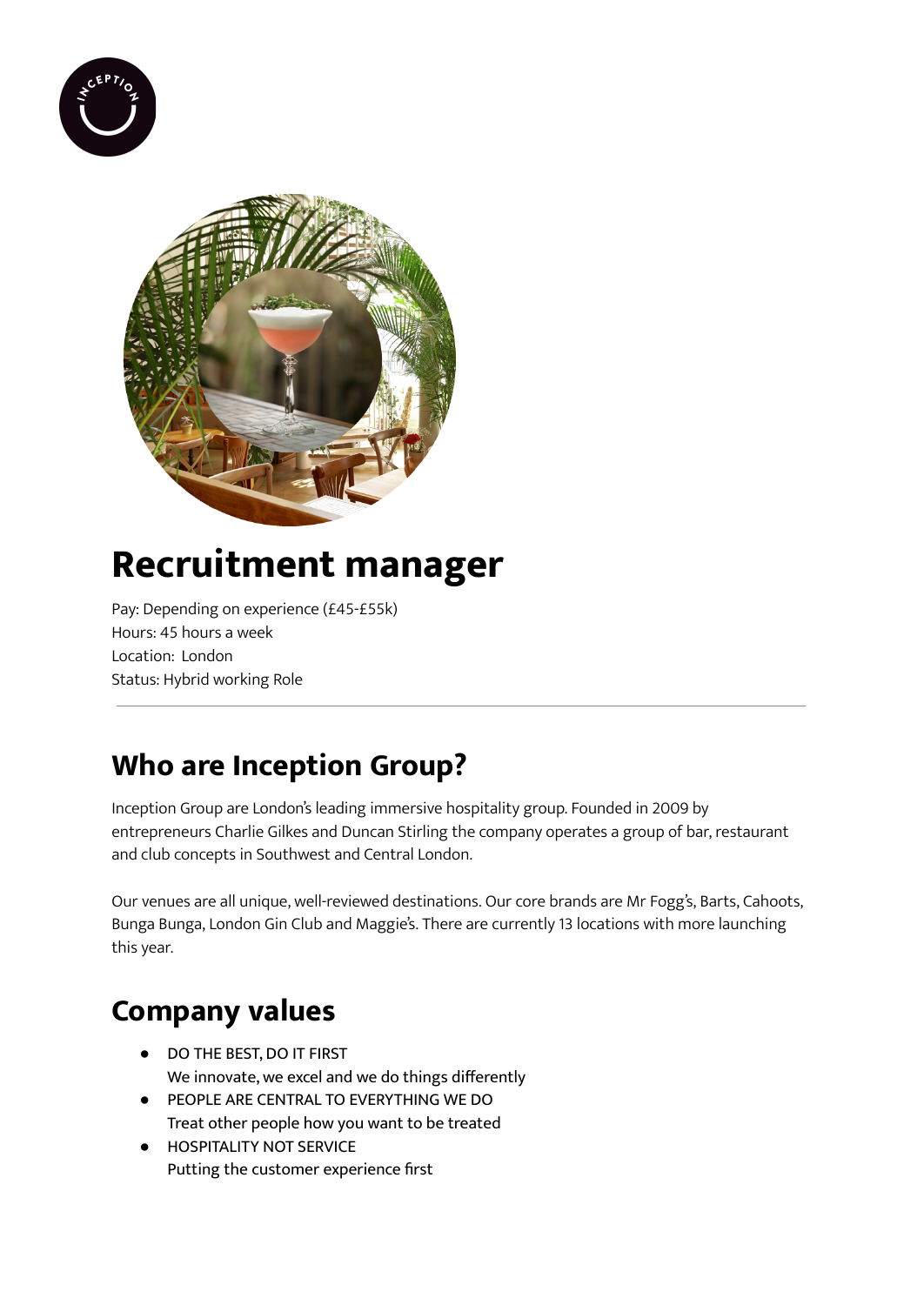#### **Overall Purpose of the job**

To provide an effective and "hands on" recruitment service, ensuring we attract, recruit and retain high calibre employees at every level, in a highly competitive market place. To enable the venues, support office, and the company to recruit the right people with the right behaviours and skills ensuring substantial recruitment targets are met and the company's expansion plans achieved. To identify recruitment needs and advise on appropriate solutions based on current business strategies. The main focus is to ensure a sufficient flow of new recruits is achieved now, but with the view to implementing succession planning processes for internal promotions in the future.

### **Key Objectives**

Responsible for handling and supporting the day-to-day recruitment needs of the venues, working closely with the Management teams, ensuring service levels are consistently maintained and a high level of internal/external customer satisfaction is provided.

- A strong focus on attitude not skill look beyond the CV, and ensure candidates that are progressed have been thoroughly assessed in terms of culture fit
- Continually identify opportunities for developing and improving recruitment in a cost effective and innovative way.
- anage and run recruitment days/interview panels/mass recruitment drives for new site openings and at times of the year when high volumes of vacancies are predicted.
- Assessing and exploiting and government funded apprenticeship schemes (or similar)
- Developing new pools of recruits and new pathways into the business either at skilled level or for enrolment into the Inception Academy
- Developing pathways into the business for international recruits, including applying for and managing a sponsorship licence
- Driving diversity in recruitment to unlock new untapped pools of talent
- Assess and report on marketplace conditions to ensure we are offering industry beating training, pay, benefits and conditions, via quarterly competitor benchmarking.
- Have a presence at Career fairs / school leavers
- Establish the Inception Group as a preferred Employer within the market. To continually promote the profile, increase awareness and the reputation of Inception groups brands in the job market and within the industry itself by networking with other companies and external contacts. Create a strong web based and social media identity that markets IG as an employer of choice to potential recruits and ensuring always up to date
- To manage a 'PSL' list of nominated third party agencies to support our resourcing activity.
- To provide guidance and training to managers in selection methods and techniques, ensuring compliance with employment legislation and Company policies and procedures.
- In the long-term ensure effective use of manpower planning tools to maximise internal development
- Coordinating and administering job offers, screening checks, right to work checks, references etc
- Ensuring all candidate activity is recorded on a tracker and kept up to date
- Produce weekly and monthly Recruitment KPIs, monitoring results and highlighting any trends in relation to number of applicants and hires, diversity mix, retention, and source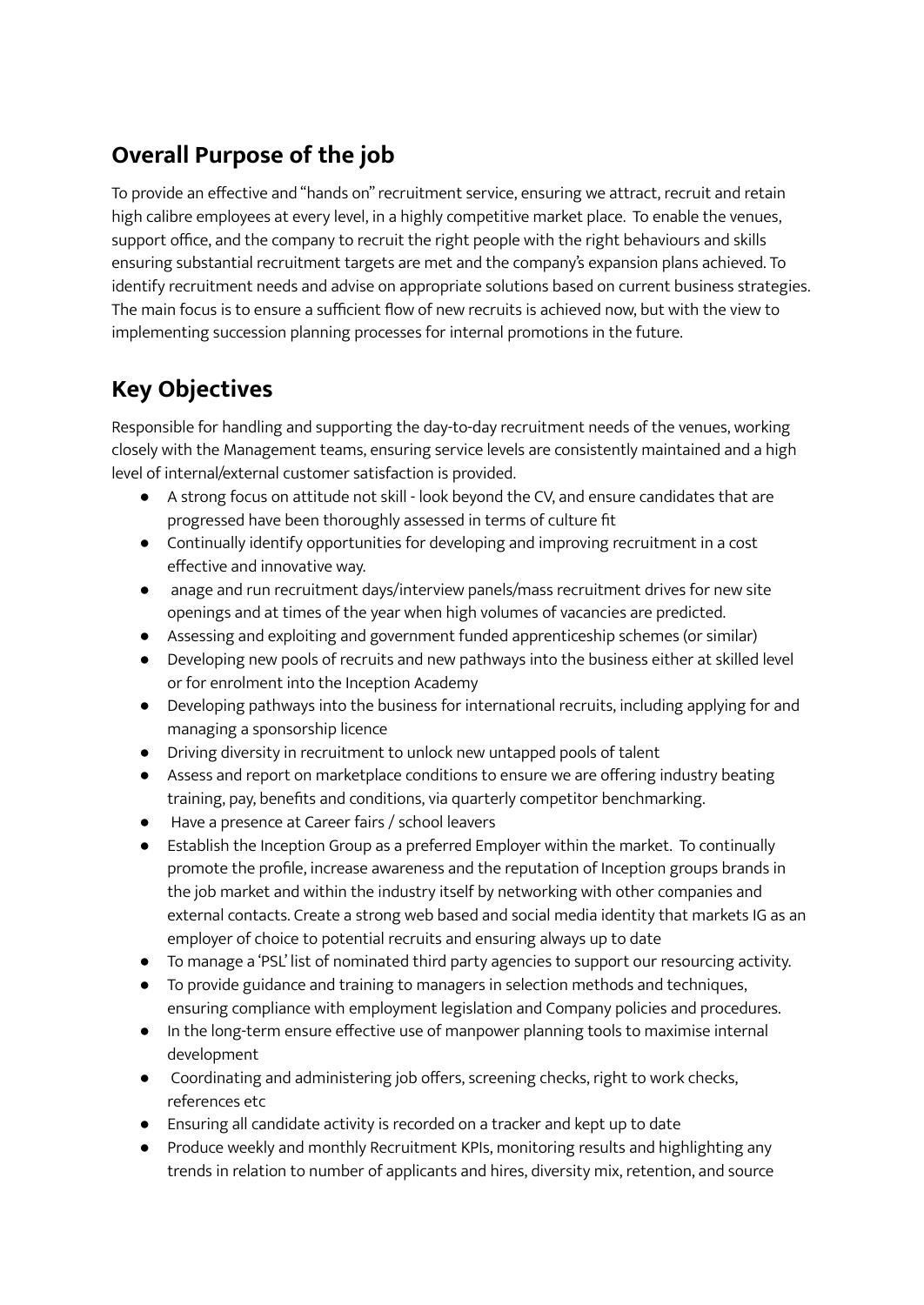● In time responsible for identifying, implementing and training of an ATS system.

#### **Key Responsibilities and Activities**

Team Member Recruitment

- To manage and accurately record vacancies from all venues
- To ensure online advertising campaigns, and other candidates' sources are maximised to ensure a constant pipeline of good quality applications to your inbox.
- Develop and implementation of fit of purpose IG recruitment practices and toolkit to support venue management and provide coaching and feedback to managers where necessary.
- Conduct screening and first-line interviews where needed

#### Salaried Recruitment

- Define, implement, manage and participate in the recruitment of Salaried positions where required to ensure time, HR and business KPIs are met, while ensuring that the candidate care is in line with the IG culture and values
- Implement and manage a robust candidate tracking system in place that measures all key recruitment KPIs
- Liaise with the training department for new MIT's start dates.
- Support the business in developing a succession planning mechanism ensuring that where possible vacancies are filled internally and future potential identified
- Actively approach suitable candidates through linkedin searches, CV databases, networking and poaching and maintain ongoing relationships in case of future suitable positions
- Support and coordinate recruitment for interns, temps and graduates

### **Skill and Technical Requirements**

Essential

- Minimum 2 years as an in house Recruitment Manager, recruiting Management level vacancies, in the restaurant, bar, events, food retail or coffee sector
- Must have head-hunting experience and examples of how candidates have been successfully recruited using this method
- Service focused and a good understanding of venue operations
- Creative and innovative, able to challenge and improve existing methods.
- Excellent written and verbal communication and administration skills, including advanced knowledge of word, PowerPoint, excel and outlook
- Experience of successfully programming and implementing an ATS system